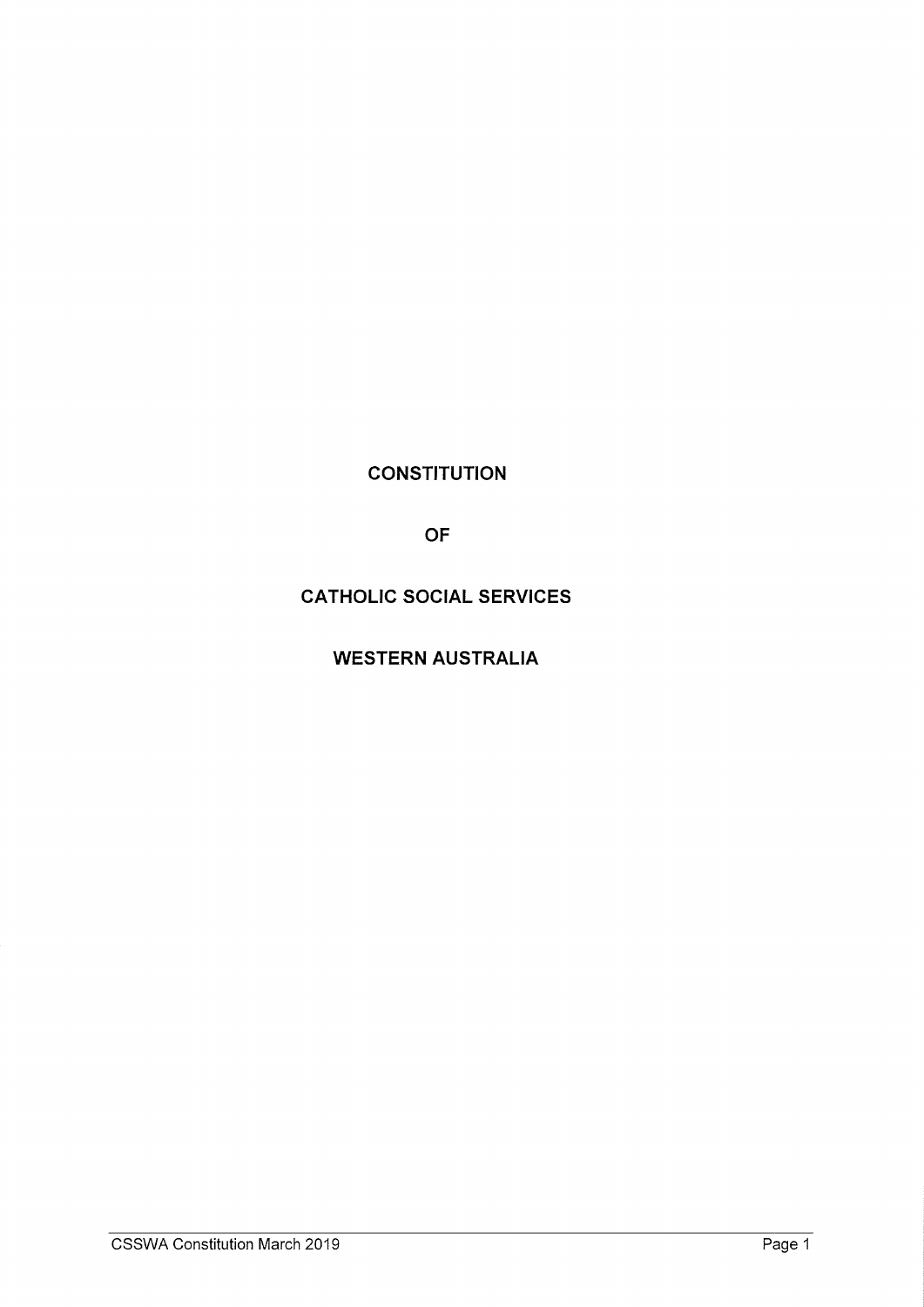# CATHOLIC SOCIAL SERVICES WESTERN AUSTRALIA

# A Catholic Association Operating in Western Australia Under the Sponsorship of the Archdiocese of Perth

#### $1.0$ Preamble

While Catholic lay persons and clergy have the right to establish and direct associations for charitable or pious purposes, which foster the Christian vocation (Code of Canon Law 215), no organisation can legitimately claim the name 'Catholic' without the consent of the lawful Church authority (Vatican II, Lumen Gentium 37; Apostolicam Actuositatem 24, 25, Code of Canon Law 216).

Associations are not ends unto themselves, rather they should serve the mission of the Church to the world. Their apostolic dynamism depends on their conformity with the goals of the Church as well as on the Christian witness and evangelical spirit of every member and of the whole association (Vatican II, Apostolicam Actuositatem 19).

Accordingly, all agencies and organisations that operate within a Diocese must have the approval of the Bishop of that Diocese to operate as a Catholic agency and this Constitution provides the basis for that approval and the parameters of that approval.

#### $2.0$ **Principles**

In supporting and enhancing the work of its members Catholic Social Services Western Australia seeks to serve the poor, the marginalised and the disadvantaged by drawing upon the gospel values enshrined in Catholic Social Teaching:

2.1 The Dignity of the Human Person

Human beings are created in the image of God and, therefore, are endowed with dignity. This inherent dignity carries with it certain basic rights and responsibilities, which are exercised within a social framework.

2.2 The Common Good

While the dignity of the human person is affirmed, individuals live in common with others and the rights of individuals must be balanced with the wider common good of all. The rights and needs of others must be always respected.

2.3 Solidarity

Human beings are social by nature and do not exist merely as individuals. When considering the human community it must be remembered that it consists of individual and social elements.

2.4 Subsidiarity

This principle recognises that society is based on organisations or communities of people ranging from small groups or families right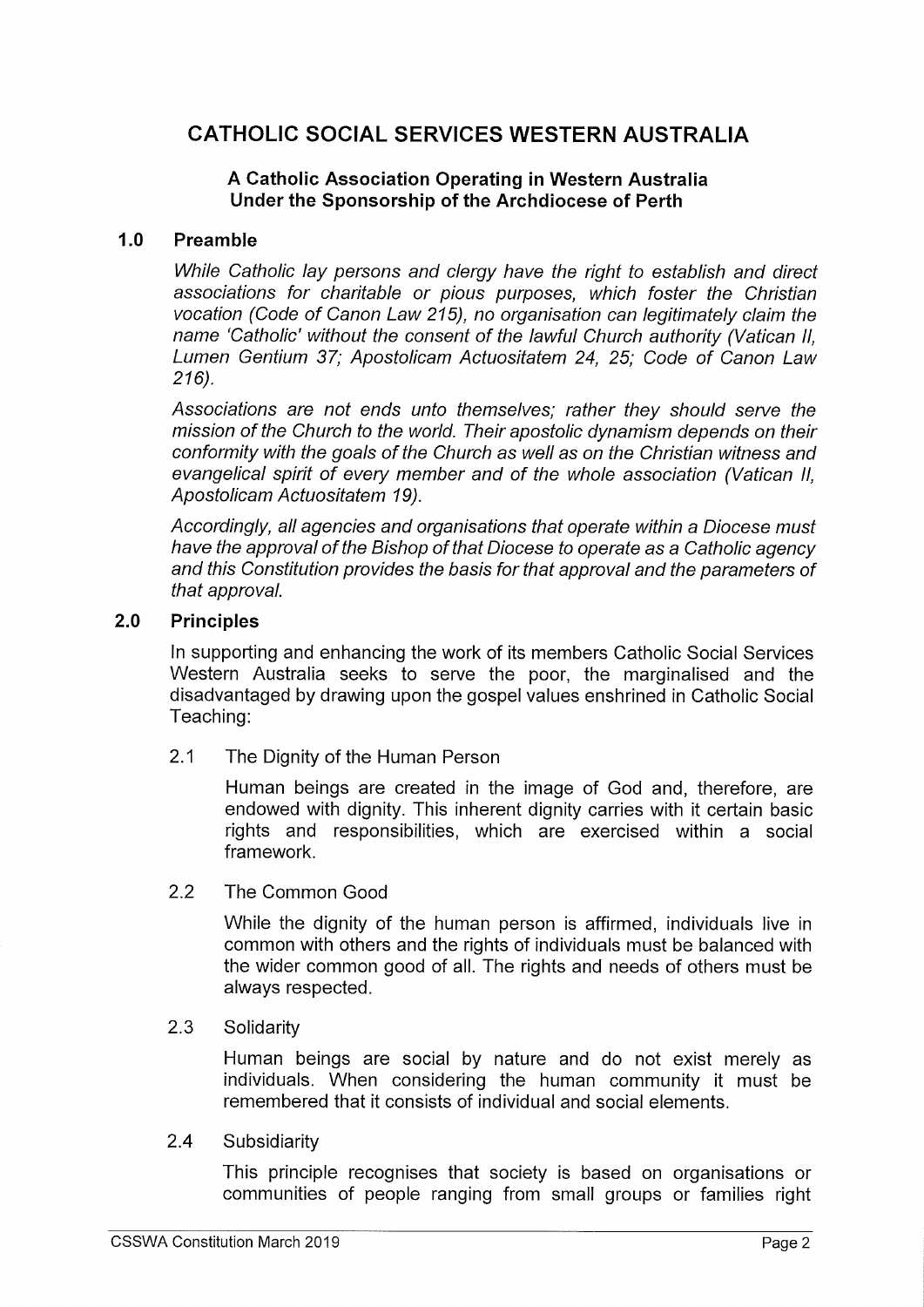through to national and international institutions. As a rule of social organisation, subsidiarity affirms the right of individuals and social groups to make their own decisions and accomplish what they can by their own initiative and industry. A higher level community should not interfere in the life of a community at a lower level of social organisation unless it is to support and enable.

2.5 The Purpose of the Social Order

The social order must uphold the dignity of the human person.

2.6 The Purpose of Government

The purpose of government is the promotion of the common good. Governments are required to actively participate in society to promote and ensure social justice and equity.

2.7 Participation

Individuals and groups must be enabled to participate in society.

2.8 The Universal Purpose of Goods

The world's goods are meant for all. Although the Church upholds the right to private property this is subordinate to the right to common use and the overall common good. There is a social mortgage on private property.

2.9 Option for the Poor

This refers to seeing the world through the eyes of the poor and standing with the poor in solidarity. This should lead to action for justice with and on behalf of those who are poor and marginalised.

2. 10 The Care of Creation

The Earth is God's gift and all species have a rightful place in it. Humans share this habitat with other kind and have a special duty to be stewards and trustees of the Earth.

Social Action Office, Conference of Leaders of Religious Institutes, Queensland, www.sao. clrig. org. au.

# 3.0 Name

- 3. <sup>1</sup> The name of the Association shall be Catholic Social Services Western Australia.
- 3. 2 Catholic Social Services Western Australia is an association of Catholic social service providers operating in Western Australia established by the Bishops of Western Australia.
- 3. 3 The legal entity for all matters is The Roman Catholic Archbishop of Perth, a Corporation Sole.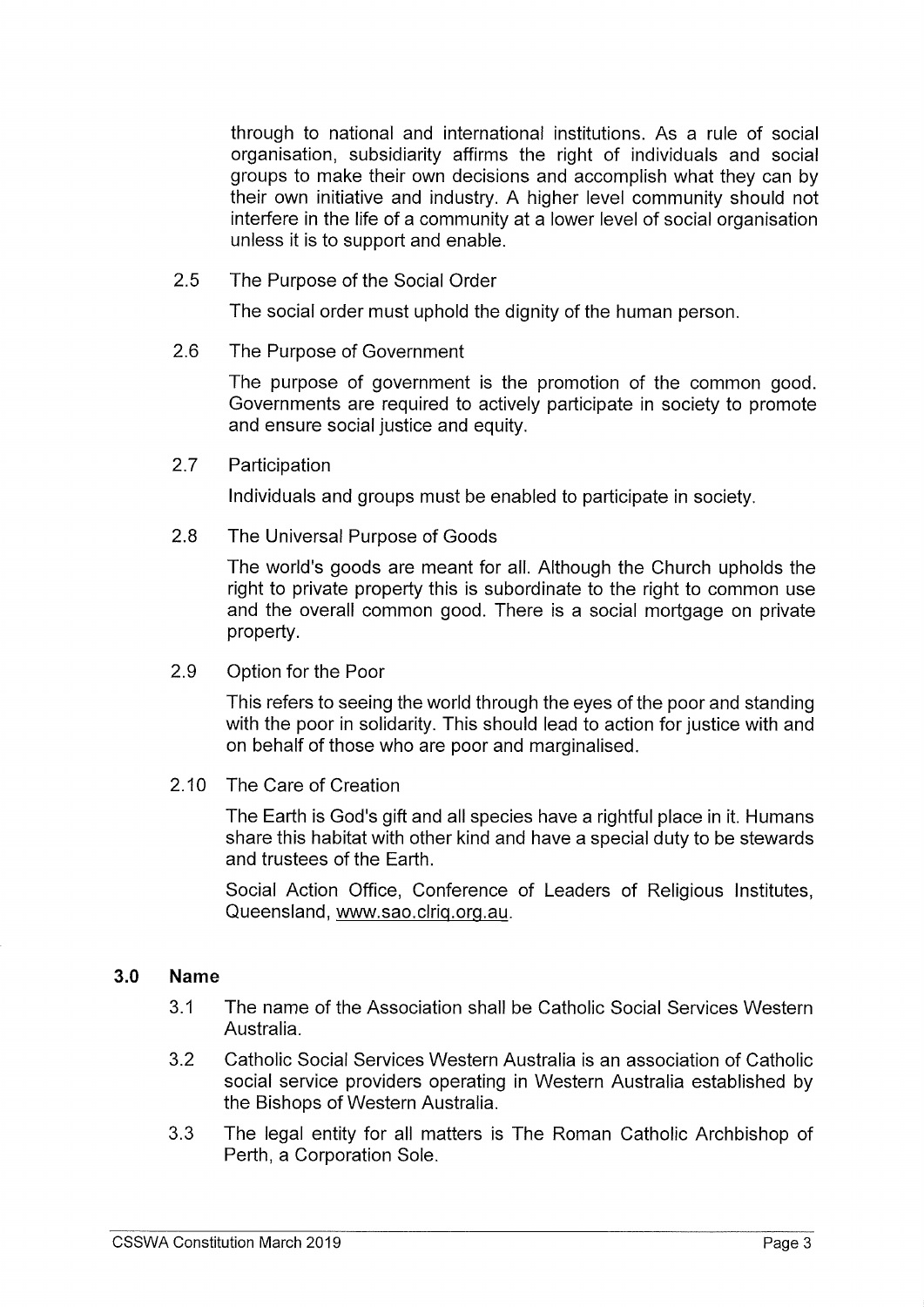3.4 The Bishops of Broome, Bunbury and Geraldton agree for the Archbishop of Perth to act on their behalf in matters pertaining to the operation of the Council and Association in accordance with this constitution with the exception of  $14.2$  (c).

#### 4.0 **Definitions**

In this Constitution, unless the contrary intention appears:

Archdiocese" means the Roman Catholic Archdiocese of Perth.

| "Association"      | means Catholic Social Services Western Australia.                                     |
|--------------------|---------------------------------------------------------------------------------------|
| "Archbishop"       | means The Roman Catholic Archbishop of Perth.                                         |
| "Associate member" | means an individual who has been approved by the<br>Council under Clauses 7(2) and 9. |
| "Richon"           | means the Rishons of the provincial Western                                           |

Bishop" means the Bishops of the provincial Western Australian Catholic Dioceses.

# Catholic Archdiocese of Perth Administration Centre"

means the organisation established by the Roman Catholic Archbishop of Perth to administer the property and finances of the Archdiocese which includes the monitoring of the finances and governance of Archdiocesan agencies.

Council" means the Council of Catholic Social Services Western Australia as identified in Clauses 13 and 14 of this Constitution.

Council member" means a person identified in Clause 14.

- Council meeting" means a meeting referred to in sub clause 18. 1.
- Chairperson" means the Vicar for Social Outreach of the Archdiocese of Perth as outlined in Clause 14 (2) a), 15 and 19.4.
- CSSA" means Catholic Social Services Australia.
- CSSWA" means Catholic Social Services Western Australia.
- Deputy Chairperson" means the person appointed as such in accordance with Clause 16.
- Diocese" means the Roman Catholic Diocese of Bunbury, Broome or Geraldton.
- Full member" means Catholic social service provider that has been approved by the Council under Clauses 7(1) and 8.
- Sponsorship" means providing financial and in kind resources for the operation of the Association and Council.
- Treasurer" means the person appointed as such in accordance with Clause 16.

Vicar" means the Vicar for Social Outreach of the Archdiocese of Perth.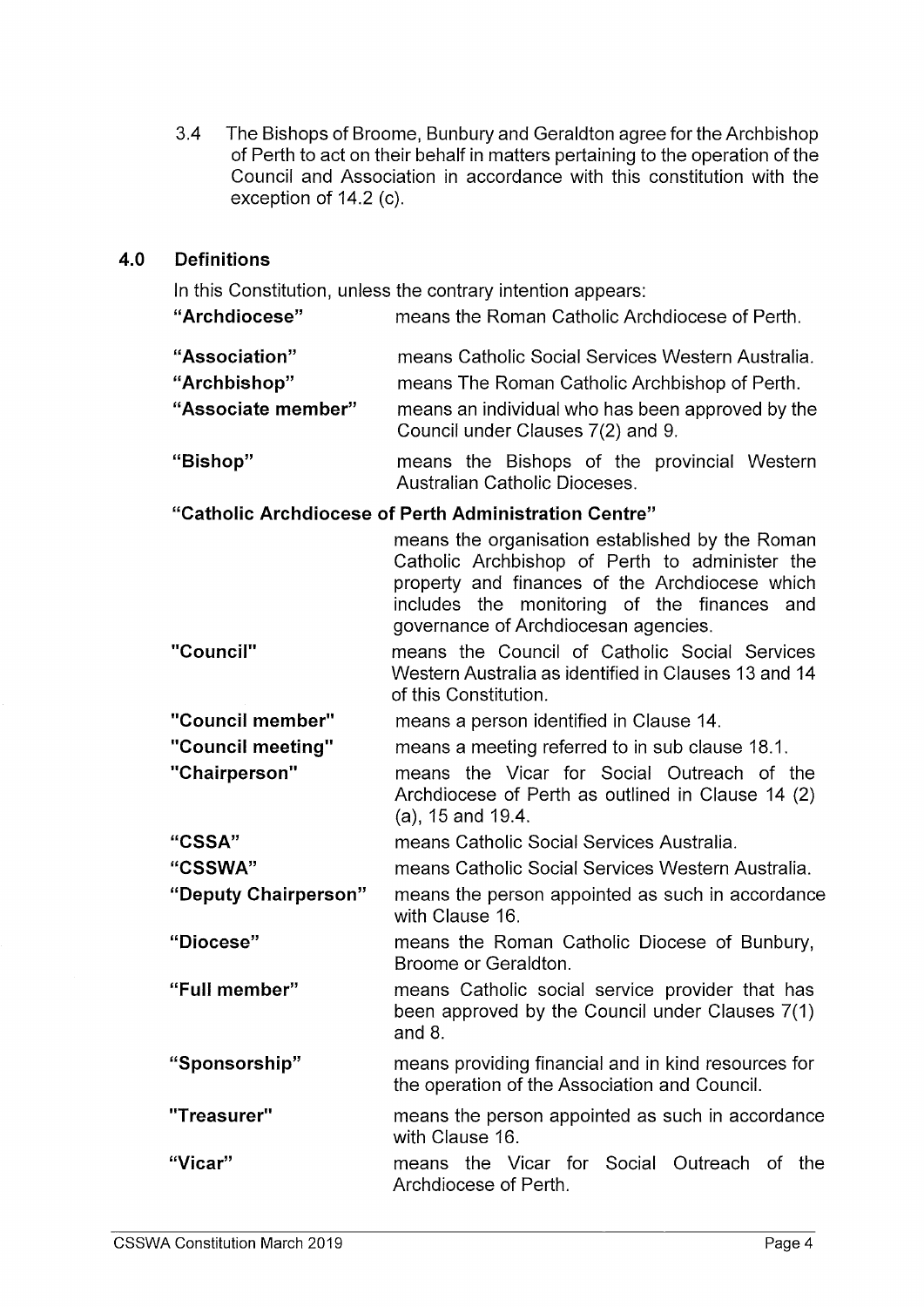# 5.0 Purpose of the Association

The purpose of the Association is to:

- 5. <sup>1</sup> Assist the Catholic Church in Western Australia to:
	- a) Stand with and serve those who are disadvantaged and marginalized;
	- b) Work for a just, equitable and compassionate society;
	- c) Promote liaison and collaboration between Catholic social service providers operating in Western Australia;
	- d) Support CSSA in their work with particular reference to Western Australia;
	- e) Provide training opportunities for staff and volunteers working with Catholic social service providers to develop a deeper understanding of Catholic mission, values and ethos;
	- f) Be a conduit for Catholic organisations and agencies to access or provide training;
	- g) Work with key stakeholders to provide information on issues such as homelessness, indigenous issues, domestic violence and the minimum wage;
	- h) Provide a consensus approach to competitive tendering to avoid duplication of services whilst recognising the niche services that exist in the Catholic welfare system and
	- i) Represent the concerns of members of CSSWA to the relevant State Members of Parliament.
- 5.2 In fulfilling its purpose, the Association shall act in accordance with this Constitution.

# 6.0 Objects of the Association

CSSWA is auspiced by the Archbishop, Bishops and its members to act as a liaison body for Catholic service providers operating in Western Australia by:

- 6.1 Discerning and promoting within the Church and its agencies and ministries a contemporary vision and focus of the Church's social mission;
- 6.2 Representing its members and the Church in responding to social welfare issues so as to bring about social change in accordance with Catholic Social Teaching;
- 6. <sup>3</sup> Resourcing the Bishops, Religious Institutes, Church agencies, ministries and other Church -based groups with regard to their social welfare pastoral responsibilities and ministries;
- 6.4 Encouraging collaboration in the promotion of opportunities for service delivery and mission development; and,
- 6. 5 Giving effective voice to the experiences and struggles of people who are disadvantaged and marginalised through researching, publishing and speaking on issues of justice and equity.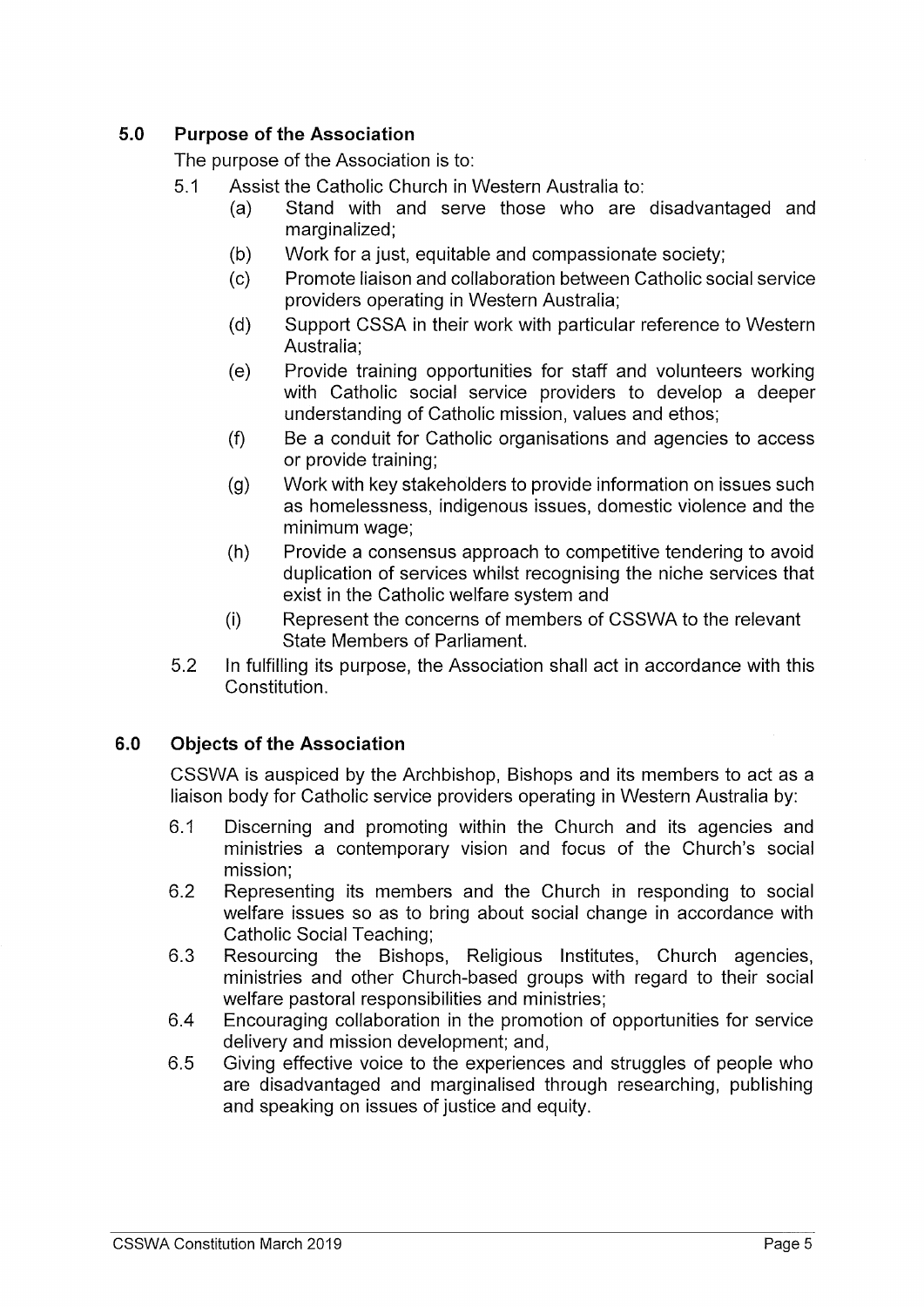# 7.0 Categories of Membership

- 7.1 Full membership is available to any Catholic social service providers operating in Western Australia upon application and approval by the Council.
- 7.2 Associate membership is available to individuals who subscribe to the CSSWA Purpose and Objects upon application and approval by the Council.

# 8.0 Full Members

- 8.1 A Full member is required to nominate a representative who shall attend meetings and vote on behalf of that member.
- 8.2 The Full member nominated representative may, at their discretion, appoint a proxy for any meeting of CSSWA.
- 8.3 The Auxiliary Bishop of the Archdiocese of Perth shall be deemed to be the proxy of the Archbishop of Perth.
- 8.4 The Council of CSSWA will be the arbitrator of eligibility for membership of the association.
- 8.5 Full members of CSSWA are obliged to:
	- a) Subscribe to and promote the purpose and objects of CSSWA;
	- b) Pay membership and other fees as determined by the Council; and
	- c) Nominate in writing their representative and provide that person' s contact details at the time of paying annual membership fees.

# 9.0 Associate Members

Associate members of CSSWA are obliged to:

- 9.1 Subscribe to and promote the mission and objects of CSSWA; and
- 9.2 Pay membership and other fees as determined by the Council.

# 10.0 End of Membership of CSSWA

- 10.1 A member of CSSWA may resign or withdraw from membership at any time by notice in writing to the Council.
- 10.2 A member of CSSWA which is wound up according its own rules or constitution automatically ceases to be a member of CSSWA.
- 10.3 The Council may revoke the membership of a Full member by resolution if two thirds of members of the Council decide that the member is not performing Catholic social service work.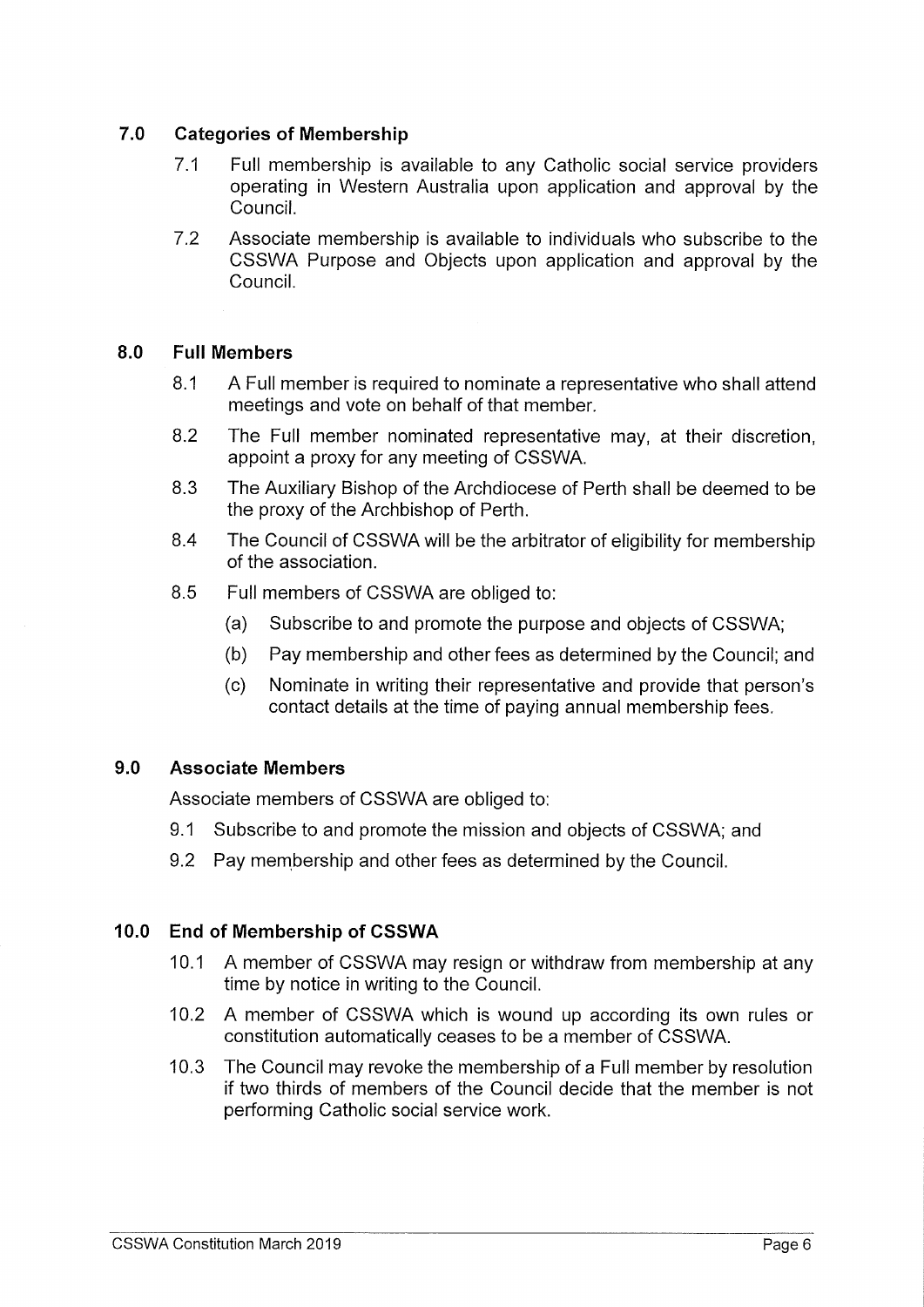# 11.0 Voting and Nomination Rights

- 11.1 Full members of CSSWA have the right to:
	- a) Nominate their representative for election to the Council;
	- b) Nominate other Full members for election to the Council; and
	- c) Participate in General and Special meetings of CSSWA.
- 11.2 Each Full member has one voting right in ballots for Council positions and for other resolutions of General and Special Meetings of CSSWA.
- 11.3 Only Full members can vote on these matters.
- 11.4 Associate members:
	- a) Do not have voting rights in ballots for Council; and
	- b) May participate in general and special meetings of the association.
- 11.5 Any Full or Associate member that has not paid fees for the last two consecutive CSSWA financial years will automatically have their membership revoked.

# 12.0 Membership Fees

- 12.1 The Council will determine the membership fee schedule (Schedule A) prior to the commencement of each financial year and advise the membership at the annual general meeting.
- 12.2 Where there is demonstrated inability of a member to pay because of hardship, the Council may waive or reduce fees.

# 13.0 Council Functions and Activities

- 13.1 The Council will:
	- a) Act as the governing body for CSSWA; and
	- b) Advise the Archbishop, Bishops, Public Juridic Persons and Religious Institutes on matters of social welfare and such other matters as may be referred to the Council by the Archbishop and Bishops from time to time.
- 13.2 The Council will fulfil the Purpose and Objects of CSSWA and further the interests of members by:
	- a) Facilitating the development of CSSWA and its membership;
	- b) Responding, in appropriate forums, to member views and concerns;
	- c) Oversighting the overall functions of CSSWA;
	- d) Determining the annual membership fee;
	- e) Approving the annual CSSWA budget;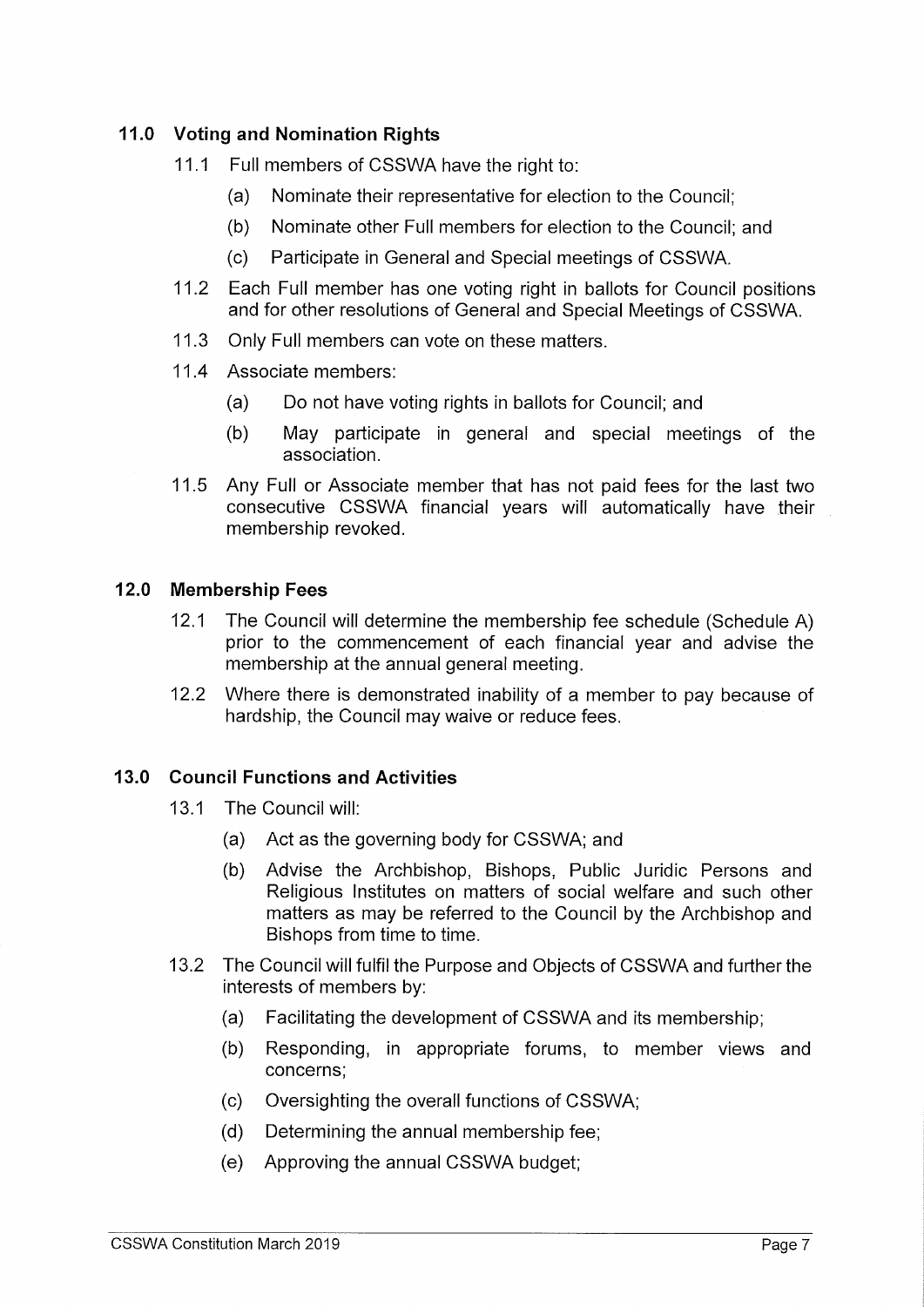- f) Providing general direction for the Secretariat in carrying out its functions; and
- g) Promoting and facilitating interest groups as a means to monitoring necessary service developments.
- 13. 3 The Council may collaborate and form working relationships in different ways with other organisations that share similar objectives to CSSWA.
- 13. 4 The Council may appoint personnel to forma secretariat for the Council.

# 14.0 Council Membership

- 14.1 The Council shall be the governing body of CSSWA.
- 14.2 Membership of the Council shall comprise nine (9) members:
	- a) The Vicar for Social Outreach of the Archdiocese of Perth who shall also act as Chairperson;
	- b) Four (4) members elected by the Nominated Representatives of the Full members of CSSWA;
	- c) One member nominated by the Archbishop and by each of the Bishops of the provincial dioceses for their expertise.
- 14.3 The Council may co-opt one additional member with expertise to the council as and when required.

#### 15.0 Chairperson

The Chairperson's duties include:

- a) Chair Council meetings; and
- b) Determine Council meeting agendas in conjunction with Council members and the Secretariat.

#### 16.0 Deputy Chairperson and Treasurer

The Council will elect at its first meeting each year a Deputy Chairperson and a Treasurer.

# 17.0 Secretariat

- 17.1 The role of the Secretariat is to provide administrative support to the Council.
- 17.2 The composition of the Secretariat will be determined by the Council.

#### 18.0 Proceedings of the Council

18.1 The Council must meet together for the dispatch of business not less than two (2) times each year.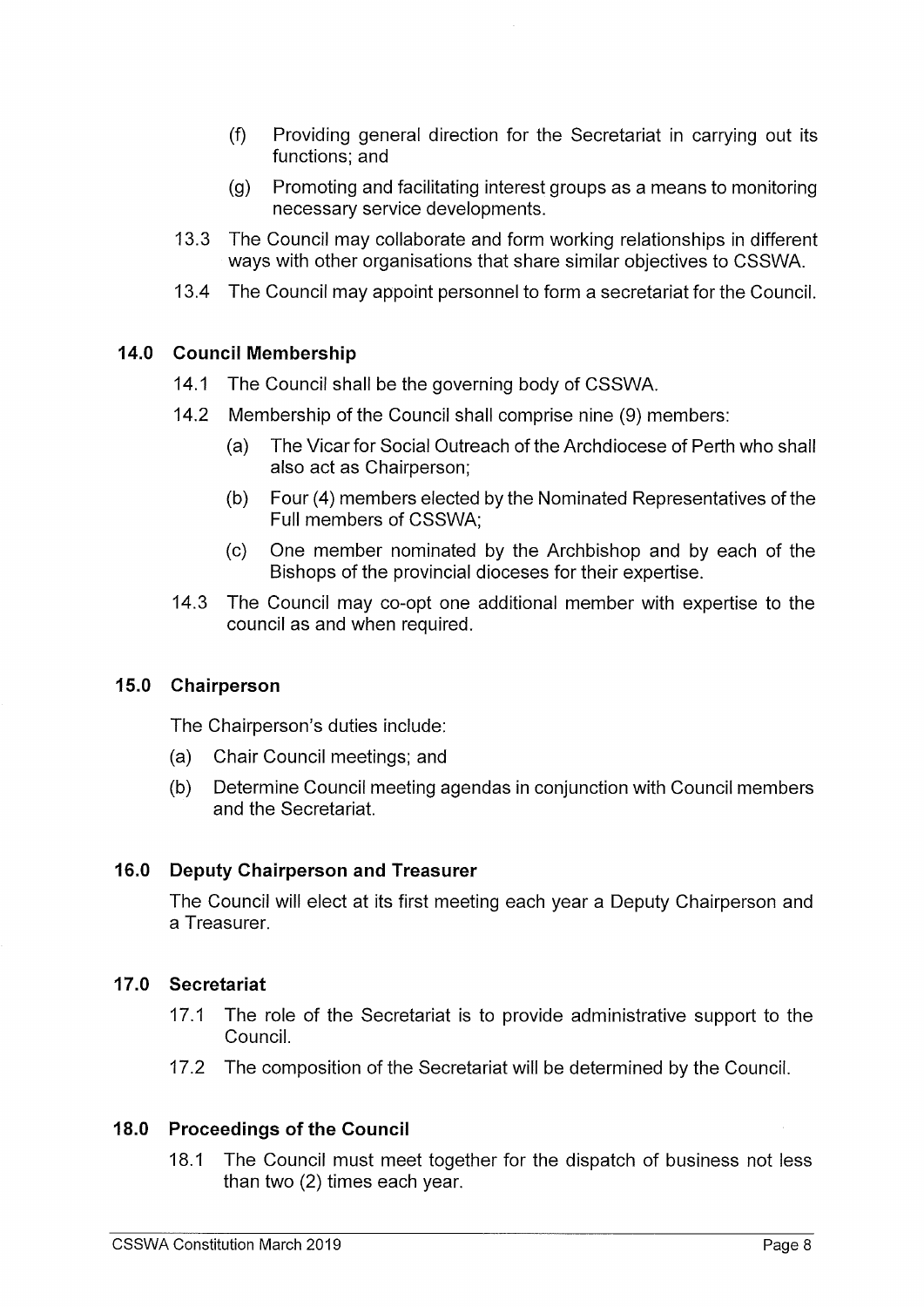- 18.2 Special meetings of the Council shall be held when called by the Chairperson or by any three members of the Council. No less than three days' notice is required.
- 18. 3 Each Council member has a deliberative vote and the Council member occupying the chair has a casting vote in the event of a tie. Business shall be decided by a simple majority of deliberate votes and, if necessary, a casting vote.
- 18.4 A quorum shall be fifty percent of current Council members less those on leave of absence approved by the Council, but shall not be less than four members including the Chairperson. No meeting may be held without a quorum. In the absence of the Chairperson, members shall elect an acting Chairperson to preside over the meeting.
- 18.5 The procedure and order of business to be followed at a Council meeting shall be determined at that meeting by the Council members present. An agenda and relevant papers shall be available to all members at their nominated address at least two working days prior to the scheduled meeting.
- 18.6 A Council member having any direct or indirect pecuniary or other interest in an item of business shall declare interest and not take part in any deliberations or decision of the Council with respect to that item of business. Any question of whether an interest exists shall be decided by the Committee, excluding that member. Every disclosure of interest must be recorded in the minutes.

# 19.0 Terms of Office of Council Members

- 19.1 The term of office of elected Council members shall be for three years from the date of the Annual General Meeting at which their election was announced.
- 19.2 Nominated Council members shall be appointed biennially by their designated authority generally within four weeks of or by the CSSWA Annual General Meeting.
- 19.3 Elected Council members shall be eligible for re-election. There is no limit to tenure on the Council.
- 19.4 The designated authority may change their nominee at their absolute discretion.
- 19.5 The Vicar for Social Outreach of the Archdiocese of Perth shall be an exofficio member and Chairperson of the Council.

# 20.0 Casual Vacancies

20.1 In the event of a casual vacancy occurring for an elected Council member the Council may appoint any Full member representative to the balance of the term of the vacant position.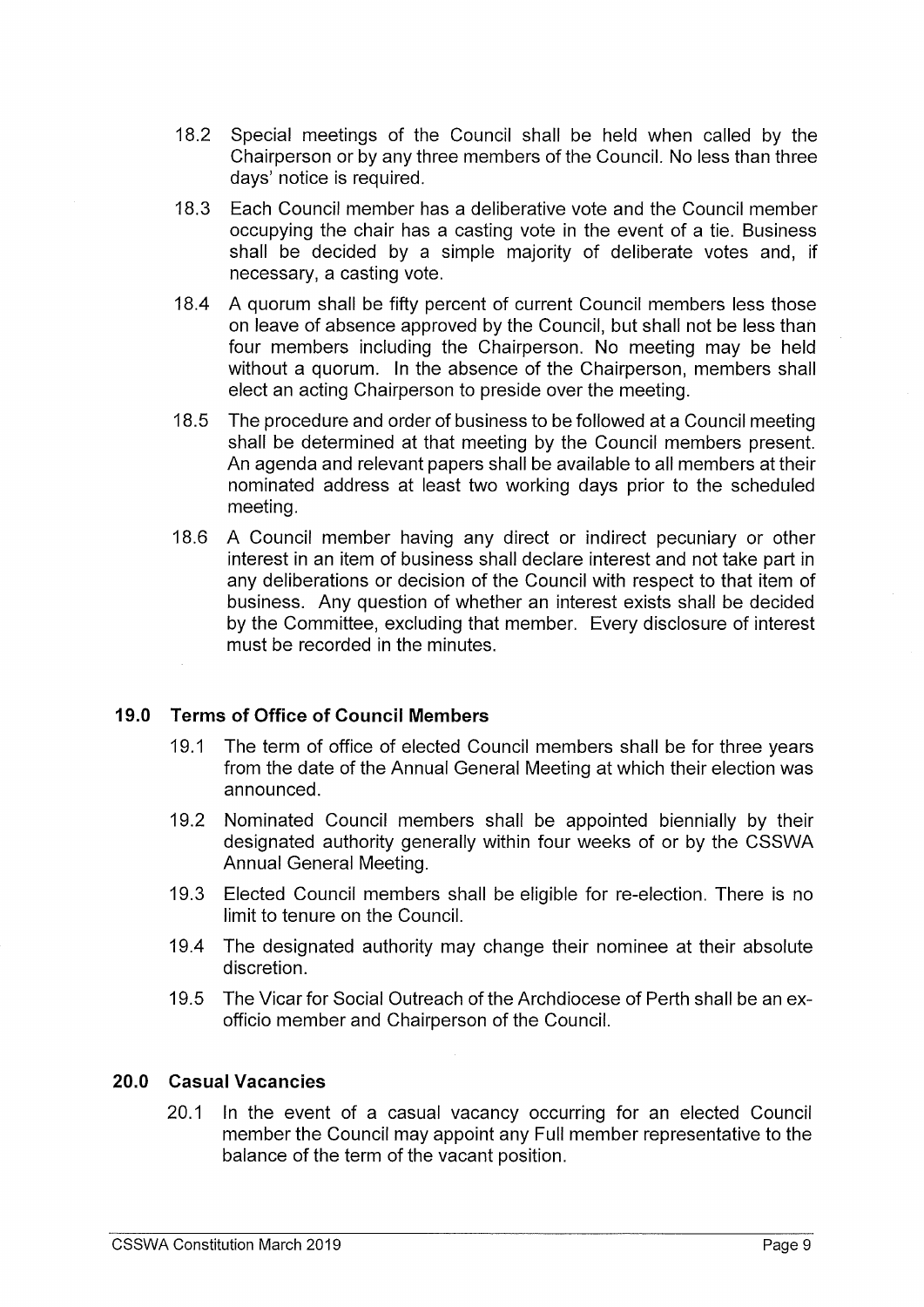20.2 In the event of a casual vacancy occurring for <sup>a</sup> nominated Council member, the appropriate nominating authority shall be invited to nominate a replacement.

## 21.0 Minutes of Meetings and Correspondence of the Council

- 21.1 The Council shall cause proper minutes of its proceedings to be kept.
- 21.2 The Council shall consider the draft minutes of each of its meetings for approval at the next Council meeting and approved minutes shall be signed by the Chairperson or his or her deputy.
- 21.3 Draft minutes of each Council meeting shall be provided to the Council at least two working days prior to the Council meeting at which the draft minutes will be considered.
- 21.4 A copy of the approved Council minutes shall be forwarded to the Archbishop.
- 21.5 All correspondence to and from the Council shall be tabled at the following Council meeting.

### 22.0 Variation of the Constitution

22.1 This constitution may only be varied by the Archbishop and Bishops

i) after receiving a recommendation of 80% of Full members at an Annual General Meeting; or

- ii) by the Archbishops and Bishops of their own volition.
- 22.2 Any variation approved by the Archbishop and Bishops shall have effect from the date determined by them.

# 23.0 Establishment of Sub -Committees by the Council

- 23.1 The Council may at any time appoint sub-committees accountable to it and comprising at least one Council member in addition to other persons. The Council shall prescribe the functions of each such sub-committee.
- 23.2 An employee of the Association may be invited to serve on <sup>a</sup> sub-committee.
- 23. 3 Specific terms of reference and a conclusion date shall be set for the completion of the tasks assigned to the sub -committee. The Council has the right to dissolve any sub -committee prior to the date set for completion of the tasks assigned to it.

#### 24.0 Accounting Procedures

24.1 Financial records shall be maintained by the Council to a professional standard and be subject to inspection annually by <sup>a</sup> qualified,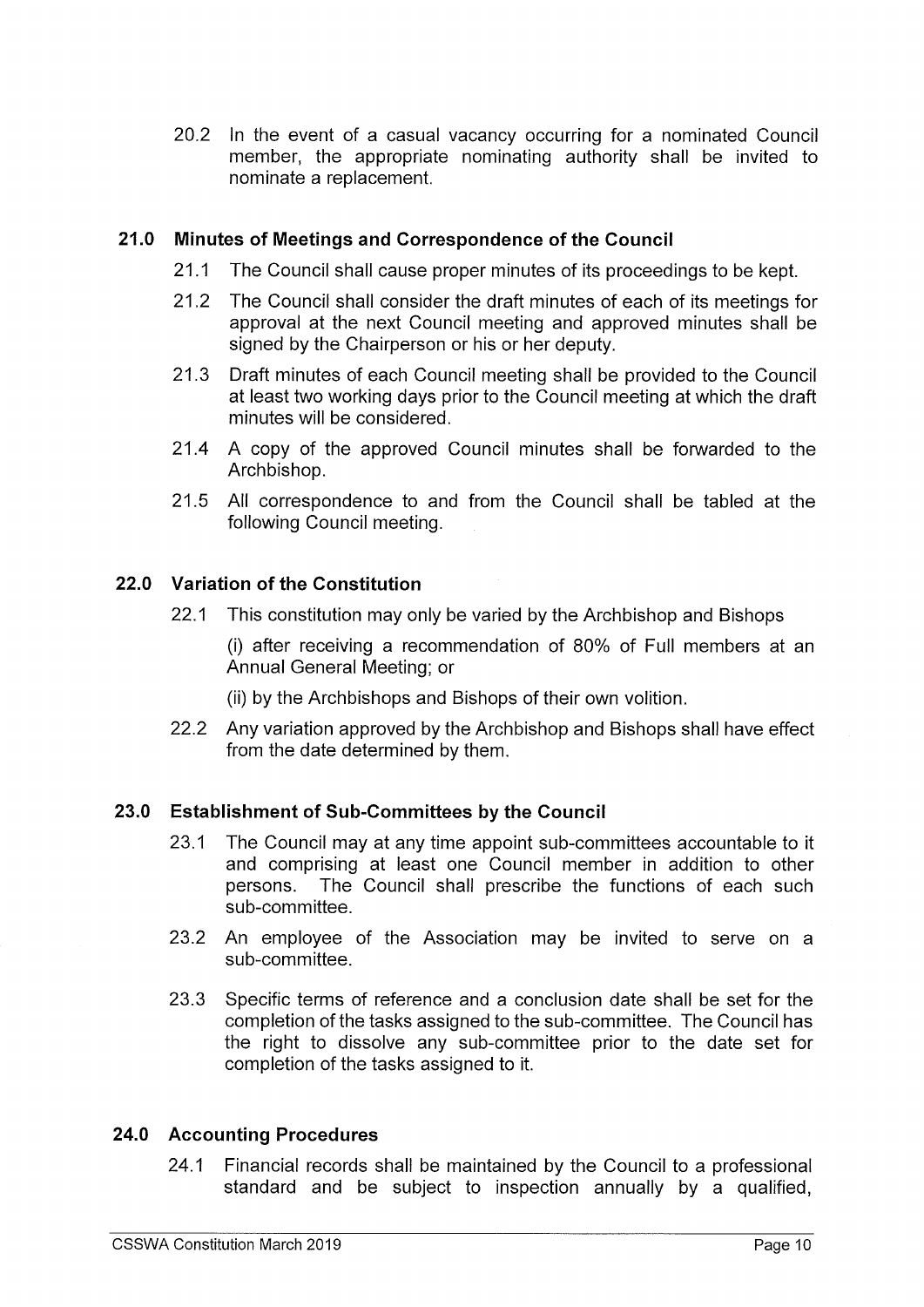independent auditor. Where the financial records are maintained by the Catholic Archdiocese of Perth Administration Centre, their Internal Auditor shall conduct this inspection.

- 24.2 The financial year of the Council shall be the year ending on the <sup>31</sup> December each year.
- 24.3 The audit shall be conducted within three months of the close of the financial year.
- 24.4 The Council shall maintain one bank account for operating purposes. There shall be at least two signatories approved in writing by the Council for all Association bank accounts. All payments shall be authorised.
- 24.5 Financial returns or reports, as required by the Archbishop or by funding bodies, must be submitted by the Council on or before the relevant due dates. Budget year to date statements shall be provided to the Council at all regular Council meetings.

### 25.0 Annual General Meetings

- 25.1 The annual general meeting of the members of CSSWA will be held by 30th November each calendar year.
- 25.2 The annual general meeting will receive the Council's report of activities of the past year including its financial performance, elect Councillors and address any other business agreed by the meeting.
- 25. <sup>3</sup> Where an annual general meeting is to consider <sup>a</sup> change in membership fees or an amendment to the constitution, then this can only be voted on where at least 25% of Full members are in attendance in person or by proxy.
- 25.4 Conflicts or potential conflicts of interest are to be declared by members as pertinent matters arise.
- 25. 5 A member with a conflict of interest should absent themselves from the meeting for the vote on that issue.

### 26.0 Annual Report

26.1 The Council shall provide an Annual Report on the operations of the Association.

That report shall contain:

- a) How the Association has fulfilled its purpose in the preceding year;
- b) The names of all members of the Council;
- c) The number of times and dates on which the Council met in the preceding year;
- d) The audited Annual Financial Statement of the Association;
- e) Any significant change of assets under the control of the Association; and